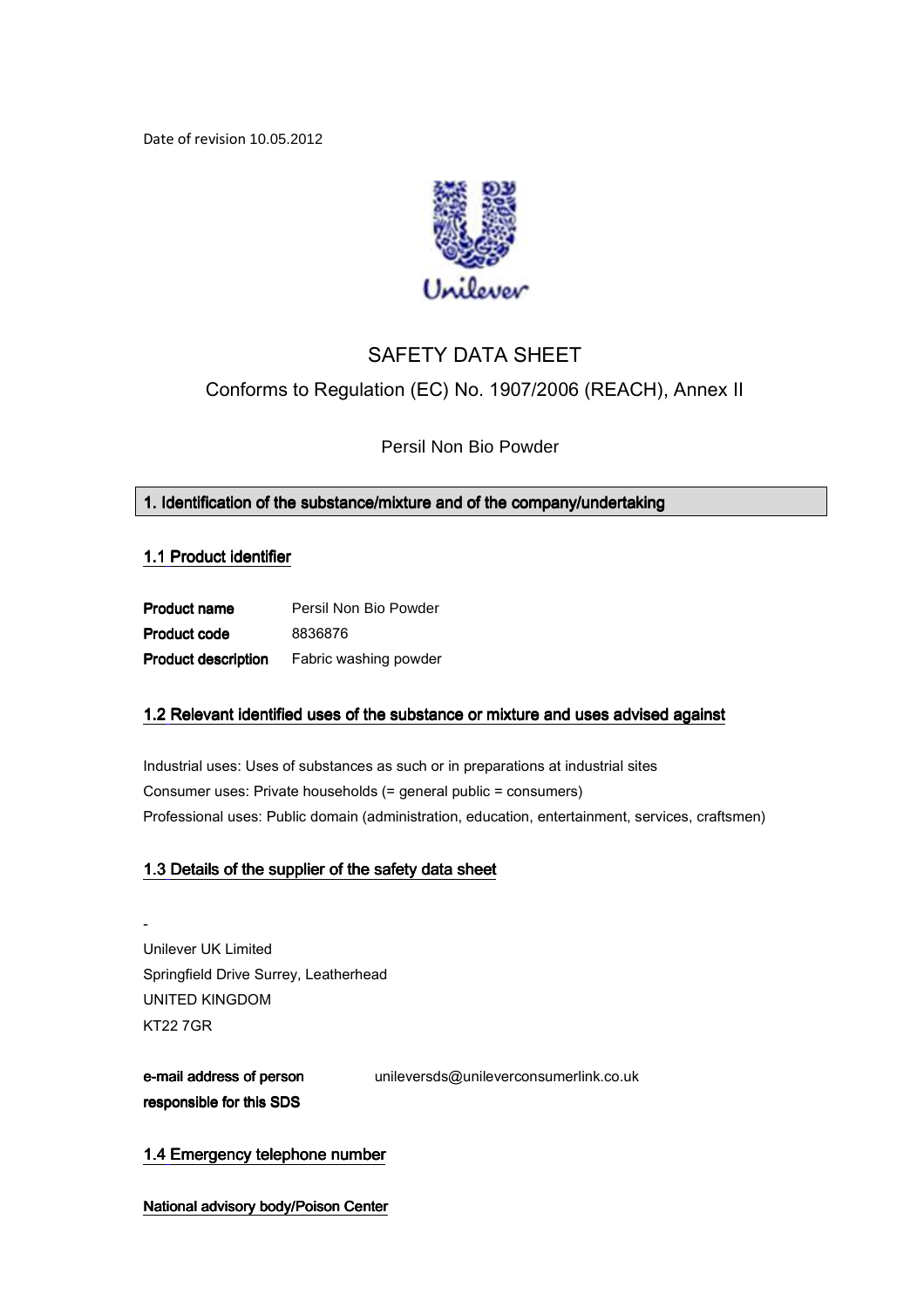Telephone number Not applicable in United Kingdom and Ireland

# **Supplier**

Telephone number 0800 776646/Eire 1850 388 399

Hours of operation **-**

# 2. Hazards identification

### 2.1 Classification of the substance or mixture

Product definition Mixture

# Classification according to Directive 1999/45/EC [DPD]

The product is not classified as dangerous according to Directive 1999/45/EC and its amendments.

| Classification | Not classified. |
|----------------|-----------------|
|                |                 |

Physical/chemical Not applicable.

hazards hazards

Human health hazards Not applicable.

Environmental hazards Not applicable.

See Section 16 for the full text of the R phrases or H statements declared above.

See Section 11 for more detailed information on health effects and symptoms.

# 2.2 Label elements

| Safety phrases     | - AISE 1: Keep away from children                                         |
|--------------------|---------------------------------------------------------------------------|
|                    | - AISE 2: Keep away from eyes. If product gets into eyes rinse thoroughly |
|                    | with water                                                                |
|                    | - AISE 3: Rinse and dry hands after use.                                  |
|                    | - AISE 4: People with sensitive or damaged skin should avoid prolonged    |
|                    | contact with the product.                                                 |
|                    |                                                                           |
| Supplemental label | Not applicable.                                                           |

# elements elements

Special packaging requirements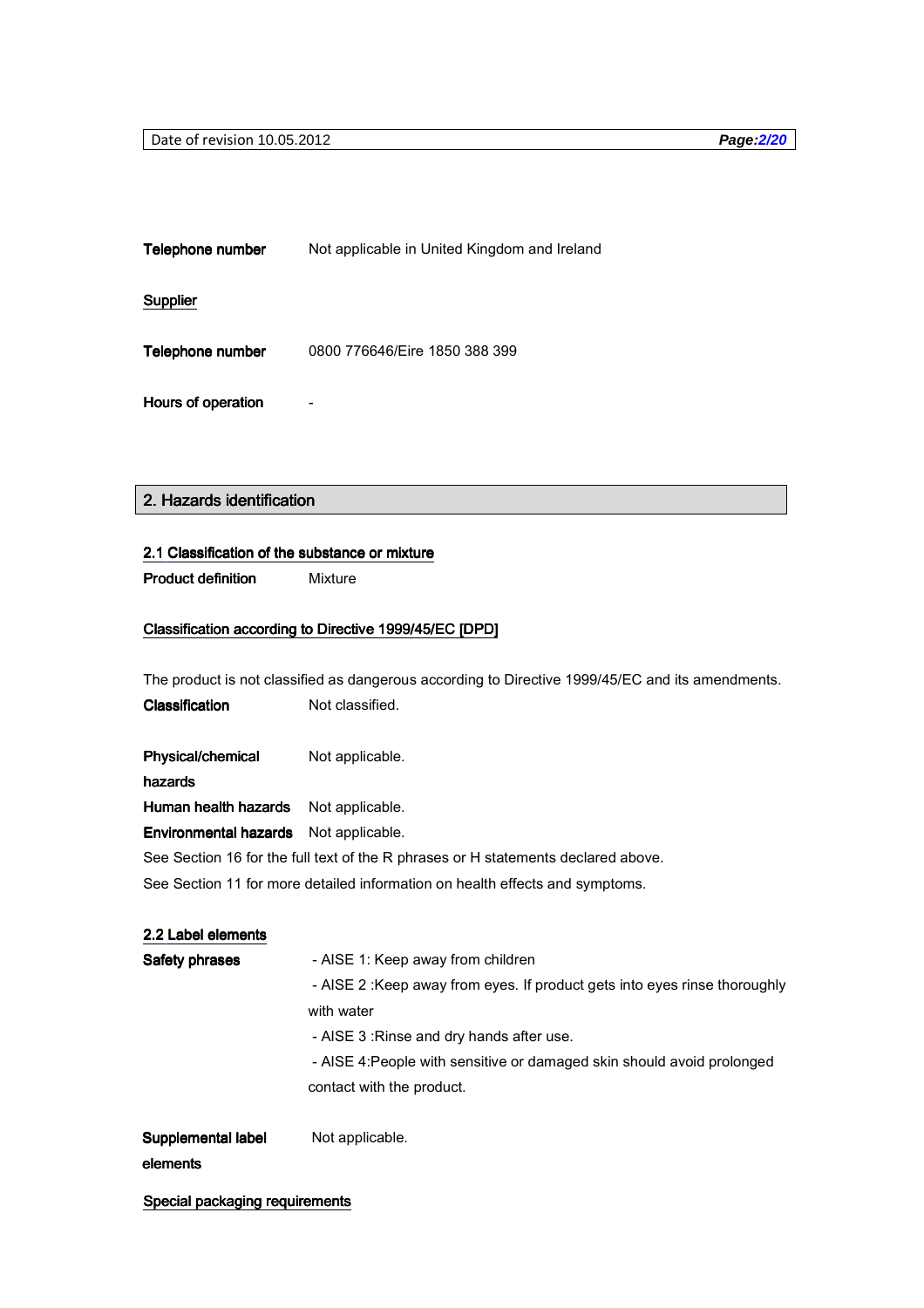Containers to be fitted with child-resistant fastenings Not applicable. Tactile warning of danger Not applicable.

2.3 Other hazards Substance meets the criteria for PBT according to Regulation (EC) No. 1907/2006, Annex XIII 1907/2006, Annex XIII Not applicable.

Substance meets the criteria for vPvB according to Regulation (EC) No. 1907/2006, Annex XIII Not applicable. Other hazards which do not result in classification Not available.

# 3. Composition/information on ingredients

Substance/mixture : Mixture

|                         |                    | Classification |            | <b>Type</b>                 |       |
|-------------------------|--------------------|----------------|------------|-----------------------------|-------|
| Product/ingredient name | <b>Identifiers</b> | %              | 67/548/EEC | <b>Regulation (EC)</b>      |       |
|                         |                    |                |            | No. 1272/2008               |       |
|                         |                    |                |            | [CLP]                       |       |
| Sodium carbonate        | $RRN:01-$          | $10 -$         | Xi; R36    | Eye Dam./Irrit., 2,         | $[1]$ |
|                         | 2119485498-19      | 25             |            | H319                        |       |
|                         | EC:207-838-8       |                |            |                             |       |
|                         | $CAS: 497-19-8$    |                |            |                             |       |
|                         | Index:             |                |            |                             |       |
| *) sodium               | $RRN:01-$          | $10 -$         | Xn; R22    | Acute Tox., 4,              | $[1]$ |
| benzenesulfonate C10-13 | 2119489428-22      | 25             | Xi; R41    | H302                        |       |
| alkyl derivs.           | EC:246-680-4       |                | R38        | Eye Dam./Irrit., 1,<br>H318 |       |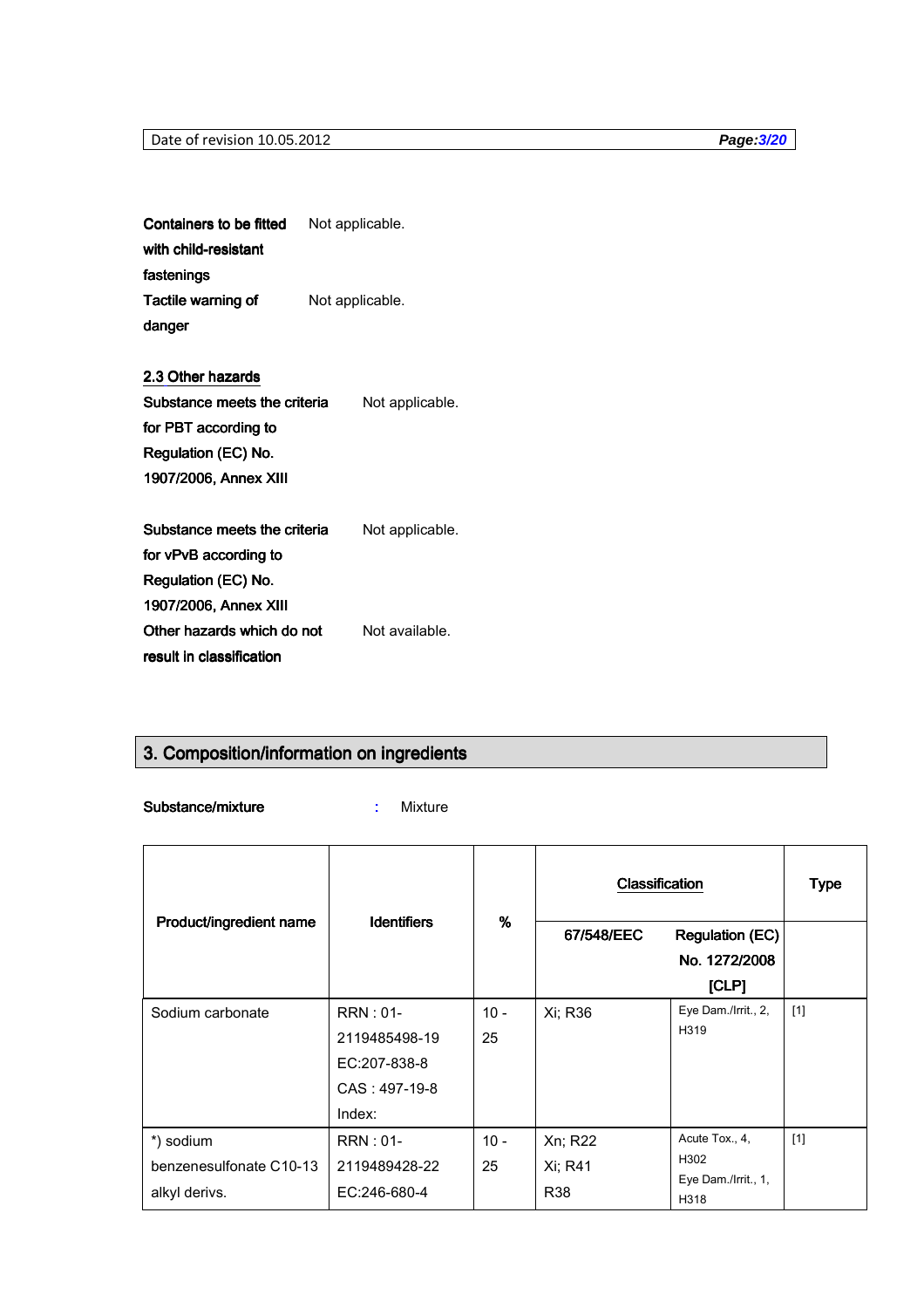# Date of revision 10.05.2012 **Page:4/20**

|                              | CAS: 25155-30-0<br>Index:                                              |          |                          | Skin Corr./Irrit., 2,<br>H315                                                      |       |
|------------------------------|------------------------------------------------------------------------|----------|--------------------------|------------------------------------------------------------------------------------|-------|
| Sodium Silicate              | $RRN:01-$<br>2119448725-31<br>EC:215-687-4<br>CAS: 1344-09-8<br>Index: | $5 - 10$ | Xi; R41R38               | Eye Dam./Irrit., 1,<br>H318<br>Skin Corr./Irrit., 2,<br>H315                       | [1]   |
| Sodium Carbonate<br>Peroxide | RRN:<br>EC:239-707-6<br>CAS: 15630-89-4<br>Index:                      | $5 - 10$ | Xn; R22<br>R41<br>O; R8  | Ox. Liq., 1, H271<br>Eye Dam./Irrit., 1,<br>H318<br>Acute Tox., 4,<br>H302         | $[1]$ |
| Citric acid                  | RRN:<br>EC:201-069-1<br>CAS: 5949-29-1<br>Index:                       | $1 - 5$  | Xi; R36                  | Eye Dam./Irrit., 2,<br>H319                                                        | [1]   |
| C12-15 Pareth-7              | RRN:<br>EC:500-195-7<br>CAS: 68131-39-5<br>Index:                      | $1 - 5$  | Xn; R22<br>R41<br>N; R50 | Acute Tox., 4,<br>H302<br>Aquatic Acute, 1,<br>H400<br>Eye Dam./Irrit., 1,<br>H318 | $[1]$ |

# **Type**

[1] Substance classified with a health or environmental hazard

[2] Substance with a workplace exposure limit

[3] PBT-substance

[4] vPvB-substance

See Section 16 for the full text of the R phrases or H statements declared above.

Occupational exposure limits, if available, are listed in Section 8.For confidentiality reasons, the levels of components listed in Section 3 are given in percentage bands. The bandings do not reflect potential variation in composition of this formulation, but are used simply to mask the exact component levels, which we consider to be proprietary information. The classification given in Section 2 and 15 reflects the exact composition of this mixture.

\* exempted according to REACH Art. 2(7) and Annex V; Each starting material of the ionic mixture is registered, if required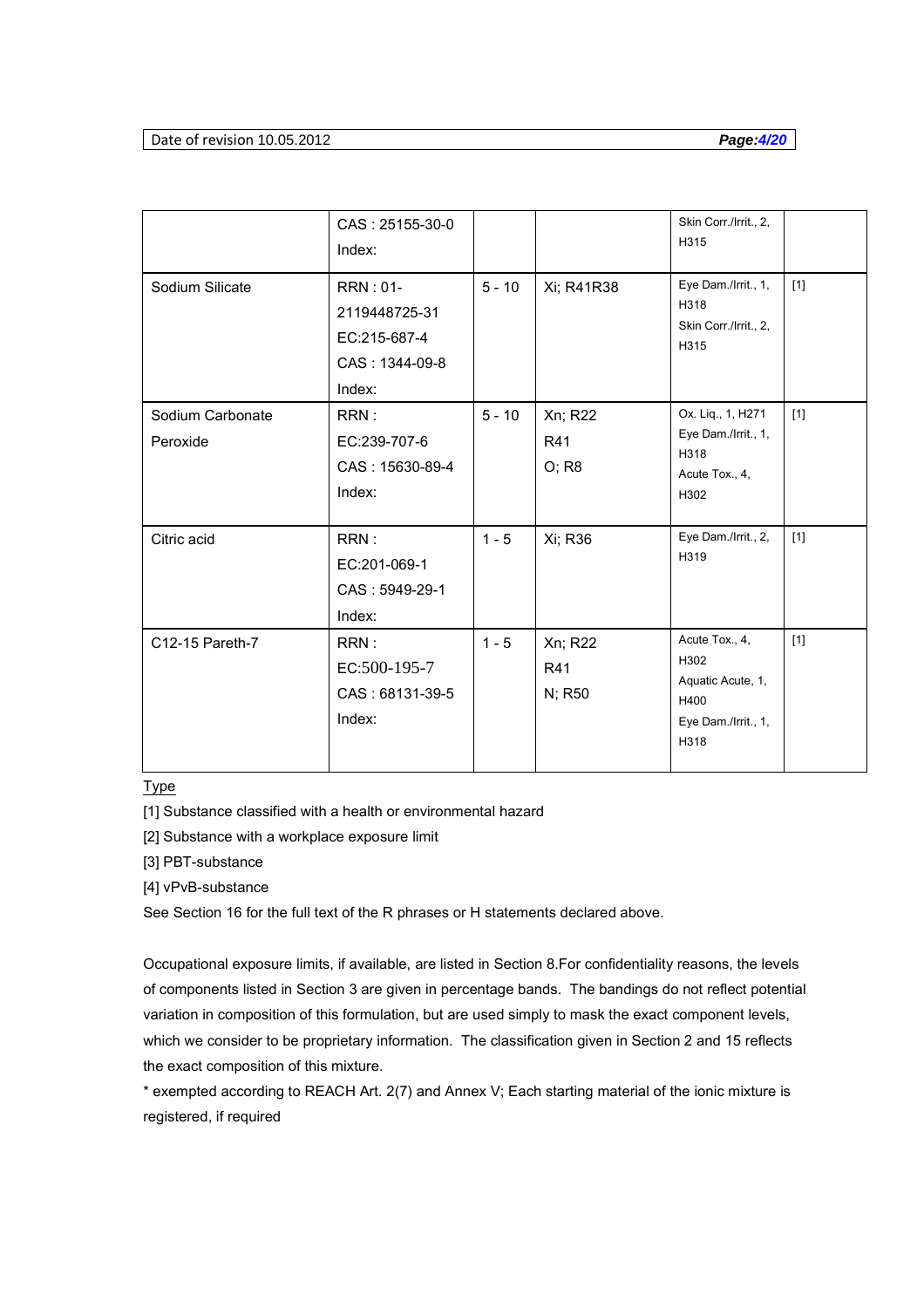# 4. First aid measures 4.

### 4.1 Description of first aid measures

# Eye contact

Immediately flush eyes with plenty of water, occasionally lifting the upper and lower eyelids. Get medical attention if irritation occurs.

#### **Inhalation**

Keep person warm and at rest.

# **Skin contact**

Flush contaminated skin with plenty of water. Get medical attention if symptoms occur.

# Ingestion

Keep person warm and at rest. If material has been swallowed and the exposed person is conscious, give small quantities of water to drink. Do not induce vomiting unless directed to do so by medical personnel. Get medical attention if symptoms occur. Wash out mouth with water.

#### Protection of first-aiders

No action shall be taken involving any personal risk or without suitable training.

# 4.2 Most important symptoms and effects, both acute and delayed

#### Potential acute health effects

# Eye contact

May cause eye irritation.

# **Inhalation**

No known significant effects or critical hazards.

# **Skin contact**

May cause skin irritation.

# Ingestion

May be irritating to mouth, throat and stomach.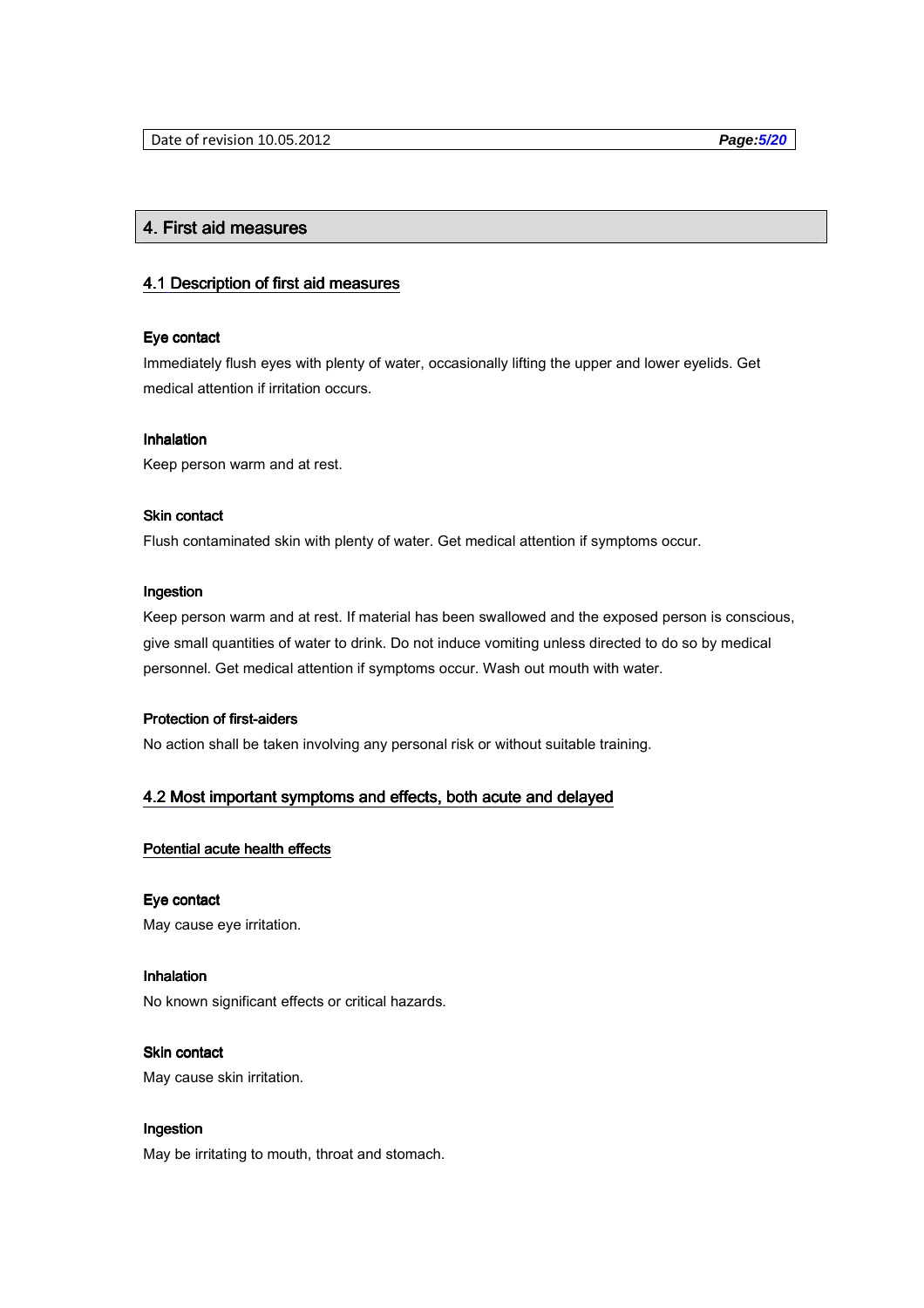# Over-exposure signs/symptoms

# Eye contact

Adverse symptoms may include the following: redness

**Inhalation** No specific data.

# Skin contact

No specific data.

# Ingestion

No specific data.

# 4.3 Indication of any immediate medical attention and special treatment needed

# Notes to physician

No specific treatment. Treat symptomatically. Contact poison treatment specialist immediately if large quantities have been ingested or inhaled.

# Specific treatments

No specific treatment.

# 5. Firefighting measures

# 5.1 Extinguishing media

# Suitable extinguishing media

Use an extinguishing agent suitable for the surrounding fire.

# Unsuitable extinguishing media

None known.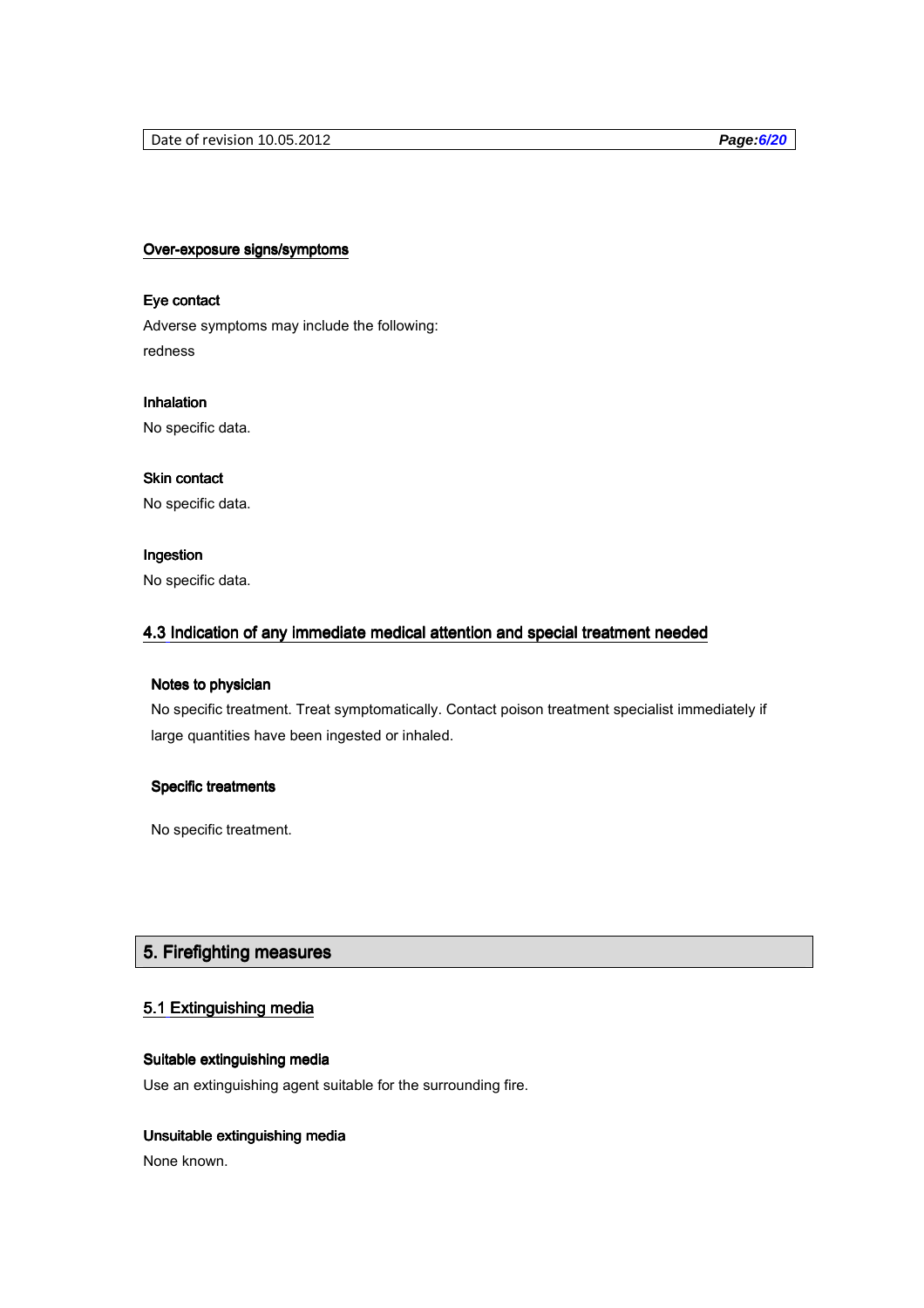### 5.2 Special hazards arising from the substance or mixture

#### Hazards from the substance or mixture

No specific fire or explosion hazard.

#### Hazardous combustion products

No specific data.

# 5.3 Advice for firefighters

#### Special precautions for fire-fighters

Promptly isolate the scene by removing all persons from the vicinity of the incident if there is a fire. No action shall be taken involving any personal risk or without suitable training.

#### Special protective equipment for fire-fighters

Fire-fighters should wear appropriate protective equipment and self-contained breathing apparatus (SCBA) with a full face-piece operated in positive pressure mode. Clothing for fire-fighters (including helmets, protective boots and gloves) conforming to European standard EN 469 will provide a basic level of protection for chemical incidents.

# Additional information

Not available.

# 6. Accidental release measures 6.

# 6.1 Personal precautions, protective equipment and emergency procedures

#### For non-emergency personnel

No action shall be taken involving any personal risk or without suitable training. Evacuate surrounding areas. Keep unnecessary and unprotected personnel from entering. Do not touch or walk through spilled material. Provide adequate ventilation. Wear appropriate respirator when ventilation is inadequate. Put on appropriate personal protective equipment.

#### For emergency responders

If specialised clothing is required to deal with the spillage, take note of any information in Section 8 on suitable and unsuitable materials. See also Section 8 for additional information on hygiene measures.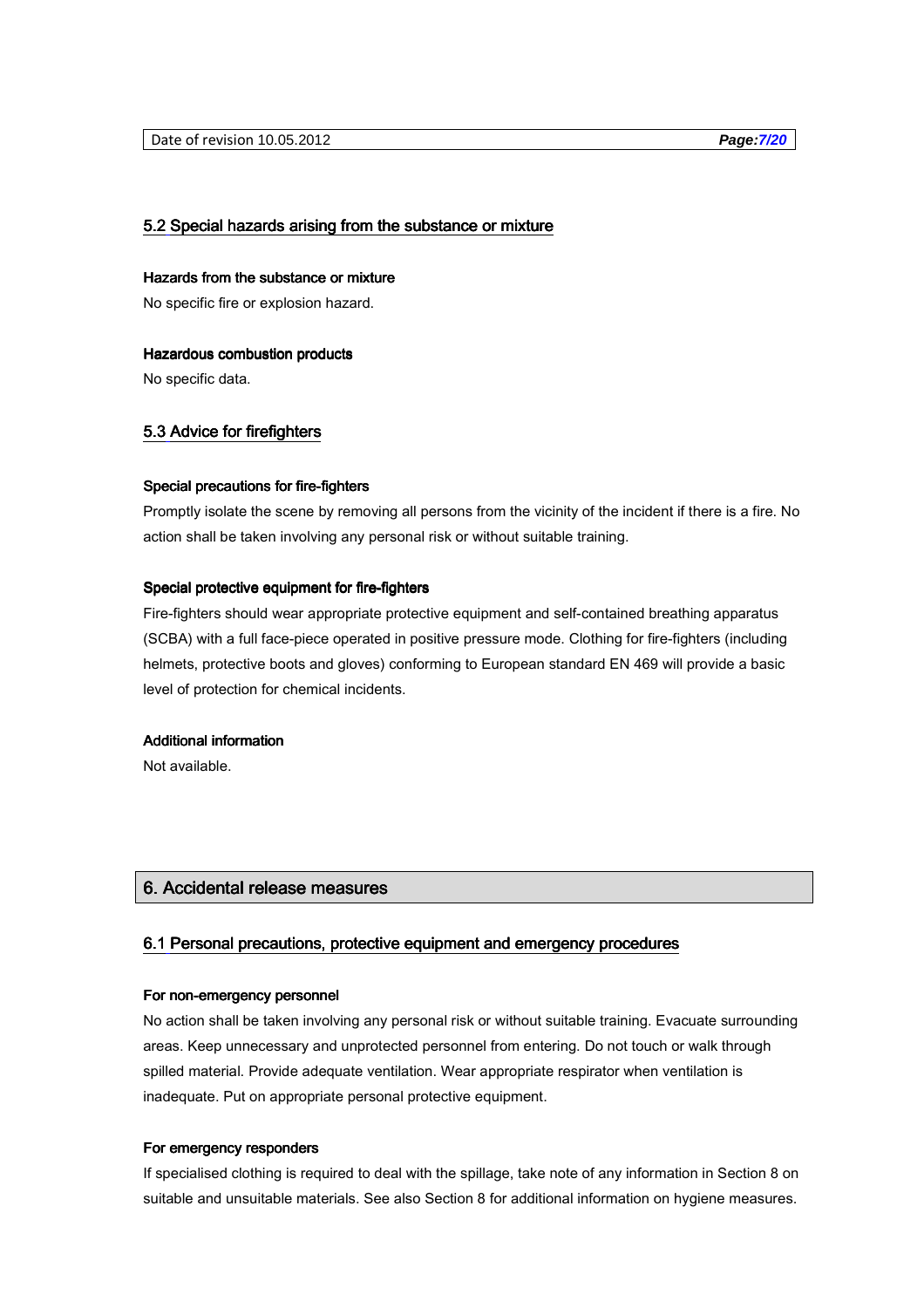# 6.2 Environmental precautions

Avoid dispersal of spilled material and runoff and contact with soil, waterways, drains and sewers. Inform the relevant authorities if the product has caused environmental pollution (sewers, waterways, soil or air).

# 6.3 Methods and materials for containment and cleaning up

# Small spill

Move containers from spill area. Dispose of via a licensed waste disposal contractor. Vacuum or sweep up material and place in a designated, labeled waste container.

#### Large spill

Move containers from spill area. Vacuum or sweep up material and place in a designated, labeled waste container. Dispose of via a licensed waste disposal contractor. Note: see section 1 for emergency contact information and section 13 for waste disposal.

# 6.4 Reference to other sections

See Section 1 for emergency contact information. See Section 8 for information on appropriate personal protective equipment. See Section 13 for additional waste treatment information.

# 7. Handling and storage

The information in this section contains generic advice and guidance. The list of Identified Uses in Section 1 should be consulted for any available use-specific information provided in the Exposure Scenario(s).

# 7.1 Precautions for safe handling

#### **Protective measures**

Put on appropriate personal protective equipment (see Section 8). Do not get in eyes or on skin or clothing. Do not ingest. Keep in the original container or an approved alternative made from a compatible material, kept tightly closed when not in use. Empty containers retain product residue and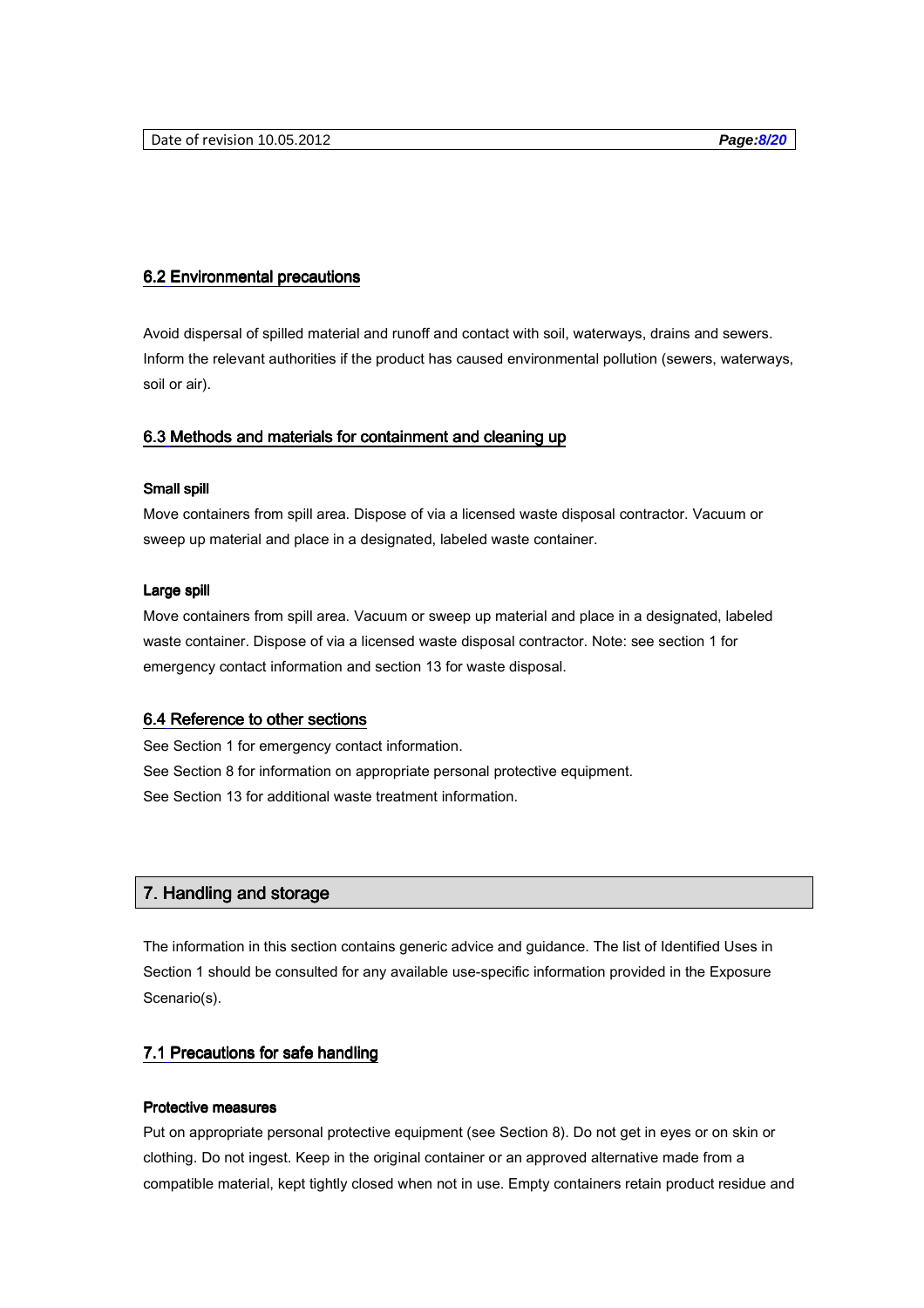can be hazardous. Do not reuse container.

# Advice on general occupational hygiene

Eating, drinking and smoking should be prohibited in areas where this material is handled, stored and processed. Workers should wash hands and face before eating, drinking and smoking. Remove contaminated clothing and protective equipment before entering eating areas. See also Section 8 for additional information on hygiene measures.

### 7.2 Conditions for safe storage, including any incompatibilities

Store in accordance with local regulations. Store in original container protected from direct sunlight in a dry, cool and well-ventilated area, away from incompatible materials (see section 10) and food and drink. Keep container tightly closed and sealed until ready for use. Containers that have been opened must be carefully resealed and kept upright to prevent leakage. Do not store in unlabeled containers. Use appropriate containment to avoid environmental contamination.

# 7.3 Specific end use(s)

**Recommendations** Not available

Industrial sector specific solutions Not available

# 8. Exposure controls/personal protection

The information in this section contains generic advice and guidance. The list of Identified Uses in Section 1 should be consulted for any available use-specific information provided in the Exposure Scenario(s).

#### [8.1 Control parameters

Occupational exposure limits

Product/ingredient name | Occupational exposure limits

No exposure limit value known.

#### Recommended monitoring procedures

If this product contains ingredients with exposure limits, personal, workplace atmosphere or biological monitoring may be required to determine the effectiveness of the ventilation or other control measures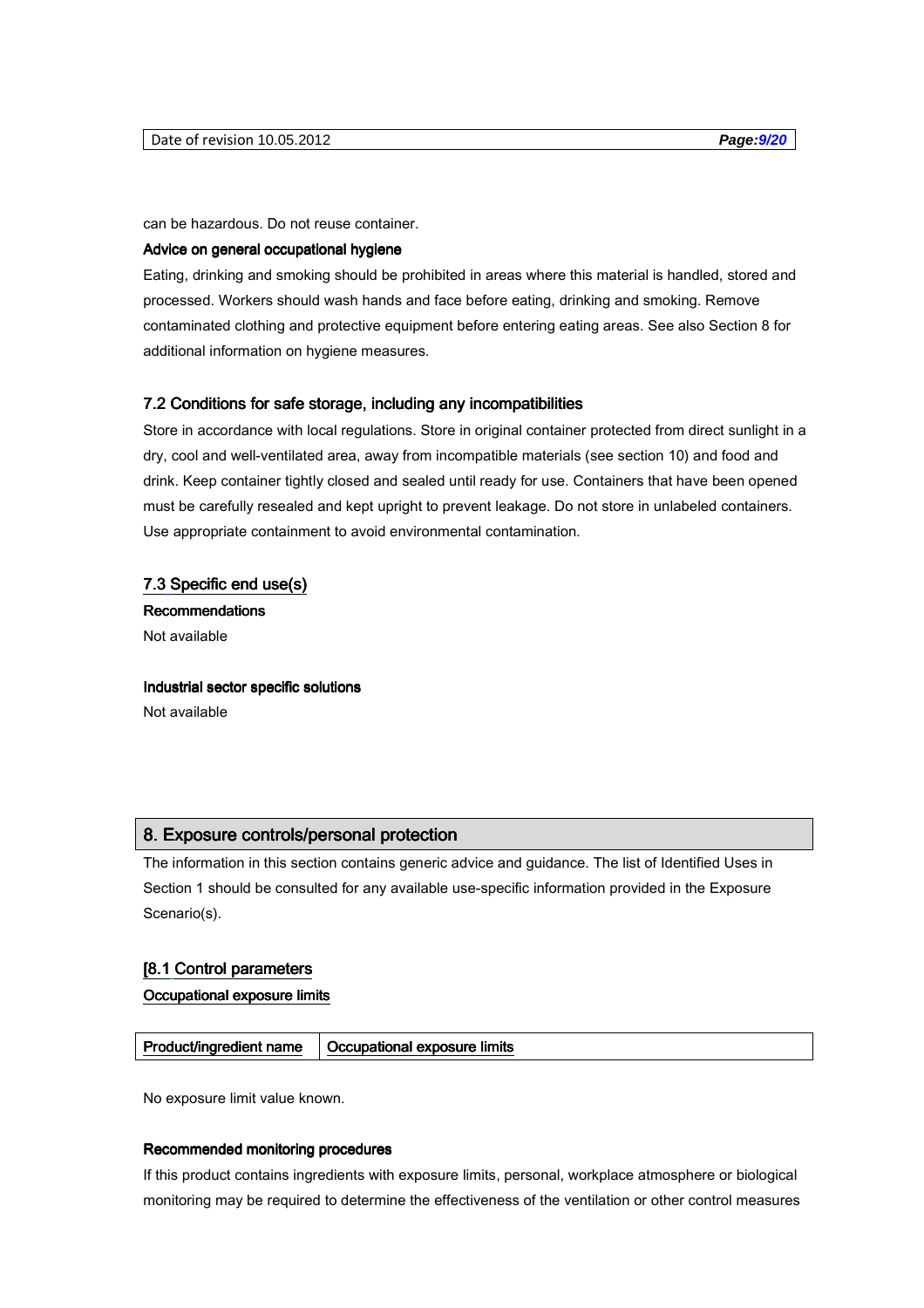and/or the necessity to use respiratory protective equipment. Reference should be made to European Standard EN 689 for methods for the assessment of exposure by inhalation to chemical agents and national guidance documents for methods for the determination of hazardous substances.

#### 8.2 Exposure controls

### Appropriate engineering controls

If this product contains ingredients with exposure limits, use process enclosures, local exhaust ventilation or other engineering controls to keep worker exposure below any recommended or statutory limits.

#### Individual protection measures

#### Hygiene measures

Ensure that eyewash stations and safety showers are close to the workstation location.

#### Eye/face protection

Safety eyewear complying with an approved standard should be used when a risk assessment indicates this is necessary to avoid exposure to liquid splashes, mists, gases or dusts. Industrial use Wear eye protection. Eye/Face Protection: Chemical splash goggles or face shield.

# Skin protection

#### Hand protection

For industrial use

#### **Body protection**

Personal protective equipment for the body should be selected based on the task being performed and the risks involved and should be approved by a specialist before handling this product., For industrial use, Wear suitable protective clothing., Avoid prolonged or repeated contact with skin.

#### Other skin protection

Appropriate footwear and any additional skin protection measures should be selected based on the task being performed and the risks involved and should be approved by a specialist before handling this product.

#### Respiratory protection Respiratory protection

A respirator is not needed under normal and intended conditions of product use. Use a properly fitted, air-purifying or air-fed respirator complying with an approved standard if a risk assessment indicates this is necessary. Respirator selection must be based on known or anticipated exposure levels, the hazards of the product and the safe working limits of the selected respirator.

#### Environmental exposure controls Environmental exposure controls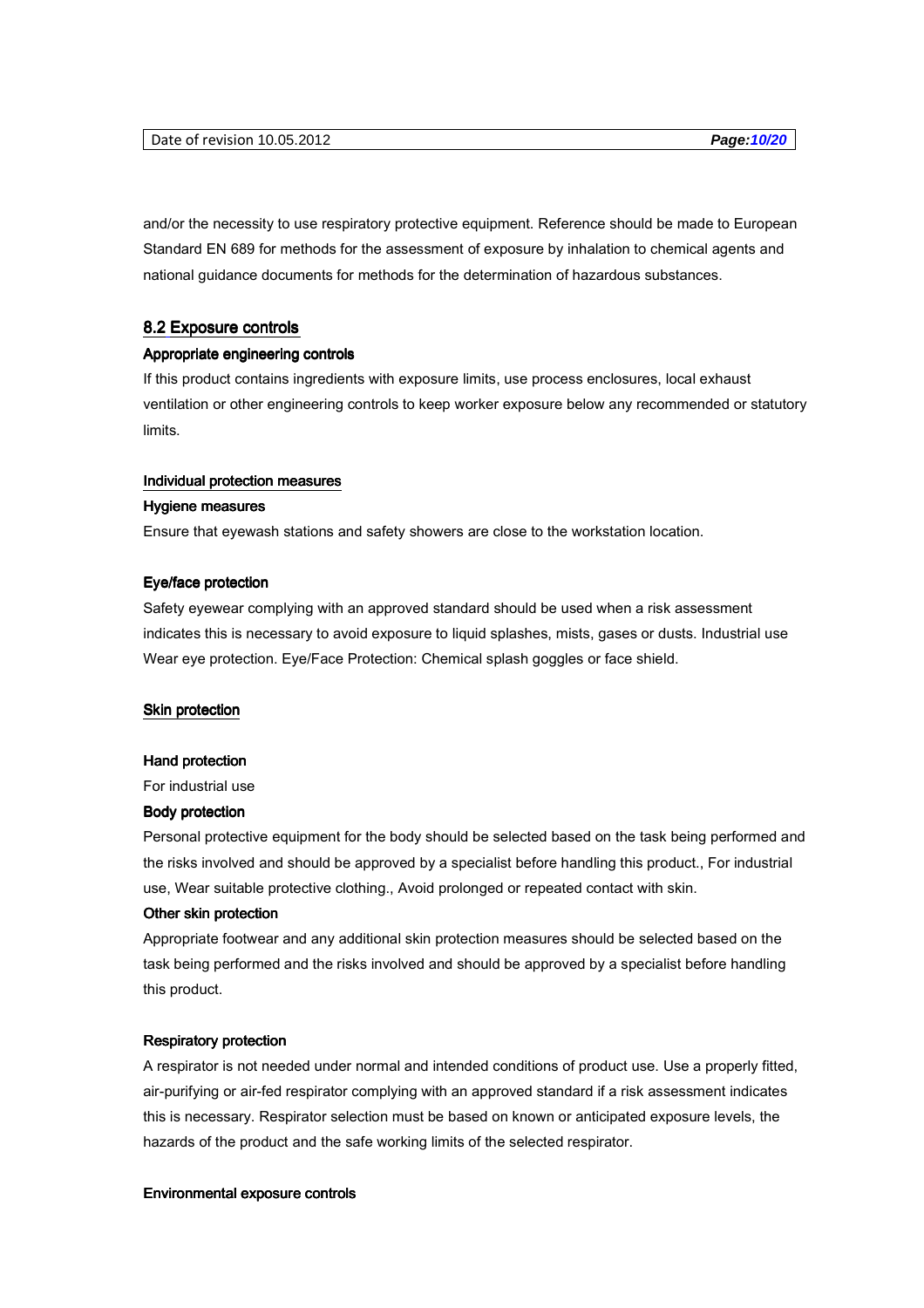Emissions from ventilation or work process equipment should be checked to ensure they comply with the requirements of environmental protection legislation. In some cases, fume scrubbers, filters or engineering modifications to the process equipment will be necessary to reduce emissions to acceptable levels.

# 9. Physical and chemical properties

| Appearance                                                |                              |               |
|-----------------------------------------------------------|------------------------------|---------------|
| Form                                                      | solid                        |               |
| Color                                                     | Not available                |               |
| Odor                                                      | perfumed                     |               |
| <b>Odor threshold</b>                                     | Not available                |               |
| pH                                                        | 10.5 [Conc. (% w/w) 100 g/l] |               |
| Melting point/freezing Not available.<br>point            |                              |               |
| Initial boiling point and Not available.<br>boiling range |                              |               |
| Flash point                                               | Not available                |               |
| <b>Evaporation rate</b>                                   | Not available                |               |
| Flammability (solid,<br>gas)                              | Not available                |               |
| <b>Density</b>                                            | Not available                |               |
| <b>Bulk density</b>                                       | 650.0000 kg/m3               |               |
| Solubility in water at room temperature (g/l):            |                              | Not available |

# 9.1 Information on basic physical and chemical properties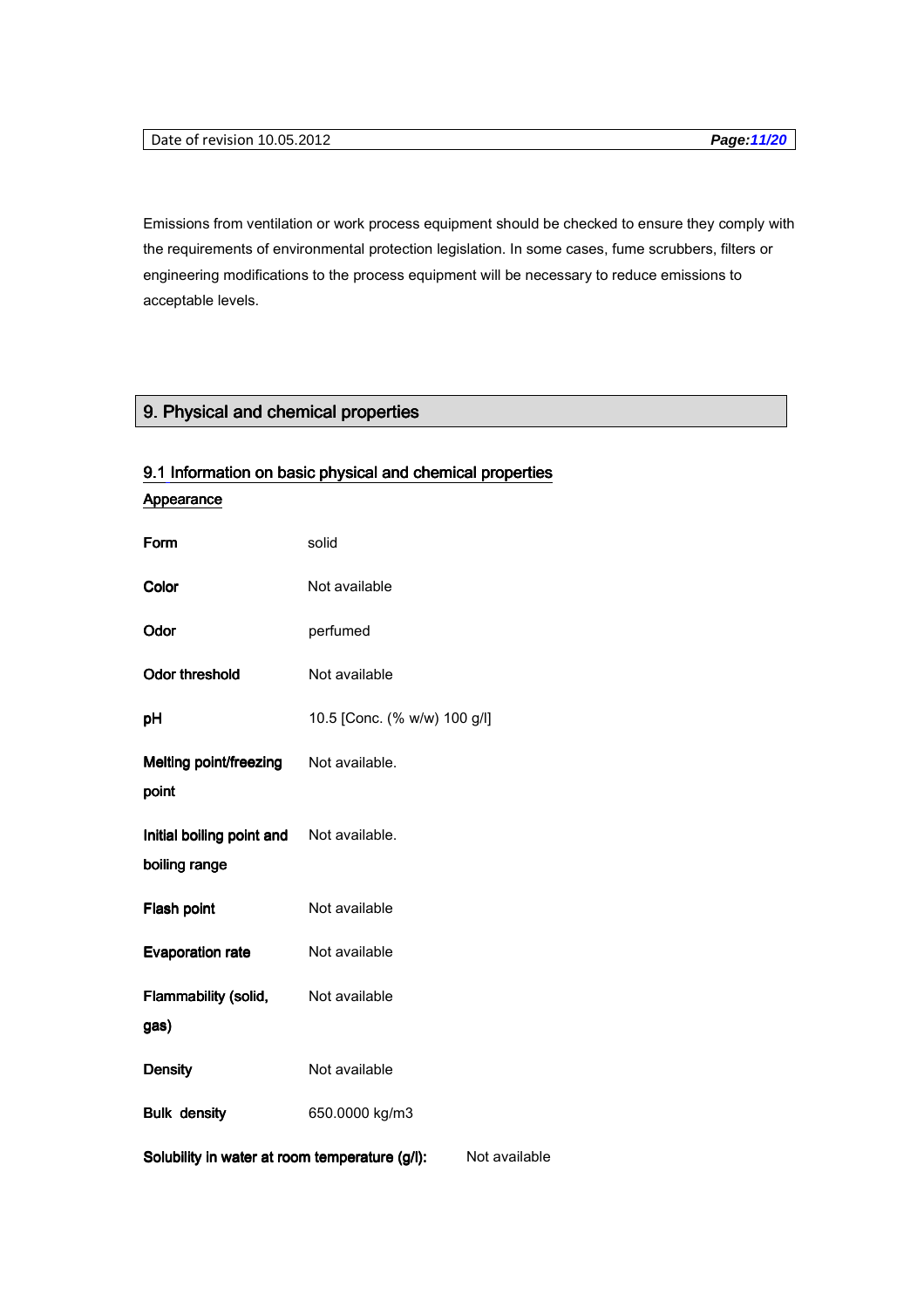# Date of revision 10.05.2012 **Page:12/20**

| Upper/lower flammability or explosive limits |                                                     | Lower: Not available. |
|----------------------------------------------|-----------------------------------------------------|-----------------------|
|                                              |                                                     | Upper: Not available. |
| Vapor pressure                               | Not available.                                      |                       |
| Vapor density                                | Not available                                       |                       |
| <b>Relative density</b>                      | Not available                                       |                       |
| Solubility(ies)                              | Not available                                       |                       |
| Partition coefficient: n-<br>octanol/water   | Not available                                       |                       |
| Auto-ignition<br>temperature                 | Not available                                       |                       |
| <b>Viscosity</b>                             | Dynamic: Not available<br>Kinematic: Not available. |                       |
| <b>Explosive properties</b>                  | Not available                                       |                       |
| <b>Oxidizing properties</b>                  | Not available                                       |                       |
| 9.2 Other information                        |                                                     |                       |
| <b>SADT</b>                                  | Not available                                       |                       |
| Type of aerosol                              | Not available                                       |                       |
| <b>Heat of combustion</b>                    | Not available.                                      |                       |

| 10. Stability and reactivity |                                                                               |  |
|------------------------------|-------------------------------------------------------------------------------|--|
| 10.1 Reactivity              | No specific test data related to reactivity available for this product or its |  |
|                              | ingredients.                                                                  |  |
| 10.2 Chemical stability      | The product is stable.                                                        |  |
| 10.3 Possibility of          | Under normal conditions of storage and use, hazardous reactions will not      |  |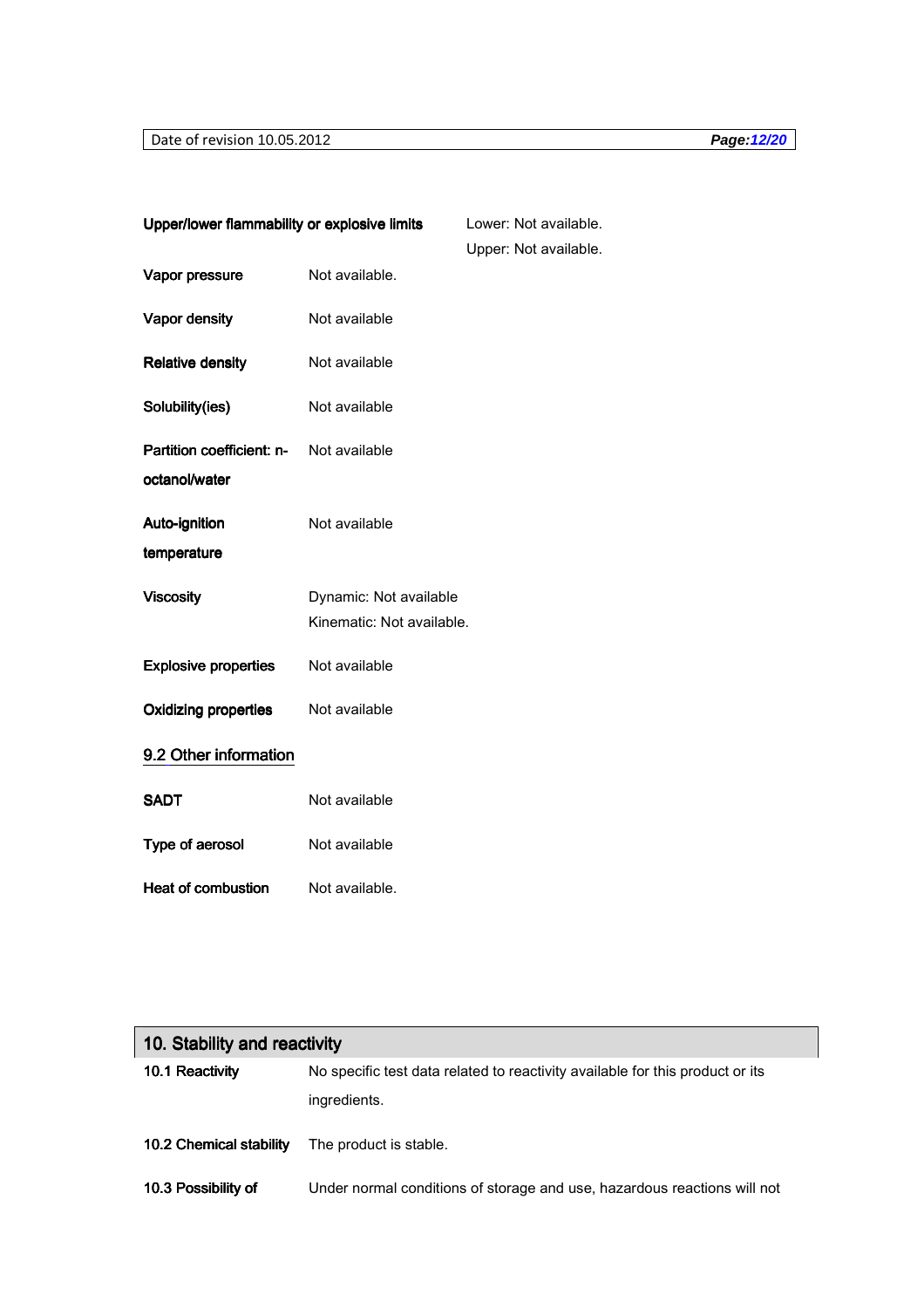# Date of revision 10.05.2012 **Page:13/20**

| hazardous reactions            | occur.                                                              |
|--------------------------------|---------------------------------------------------------------------|
| 10.4 Conditions to<br>avoid    | No specific data.                                                   |
| 10.5 Incompatible<br>materials | No specific data.                                                   |
| 10.6 Hazardous                 | Under normal conditions of storage and use, hazardous decomposition |
| decomposition                  | products should not be produced.                                    |
| products                       |                                                                     |

# 11. Toxicological information

# 11.1 Information on toxicological effects

# Acute toxicity

LD50 > 2,000 mg/kg

# Irritation/Corrosion

### Eyes

The irritancy potential of this mixture has been assessed by reference to test data on similar mixtures. The mixture is not irritant for eyes.

# Skin

No irritancy research on the mixture has been performed. Contains a substance considered irritating to skin, but below threshold for classification.

# Sensitization

No sensitization studies have been performed on the mixture. Based on the composition as indicated in section 3, it's not likely that the mixture will cause sensitisation by skin contact

# **Respiratory**

No inhalation irritancy studies have been performed on the mixture. Based on the composition as indicated in section 3, it is not likely that this mixture will cause irritation of the respiratory tract.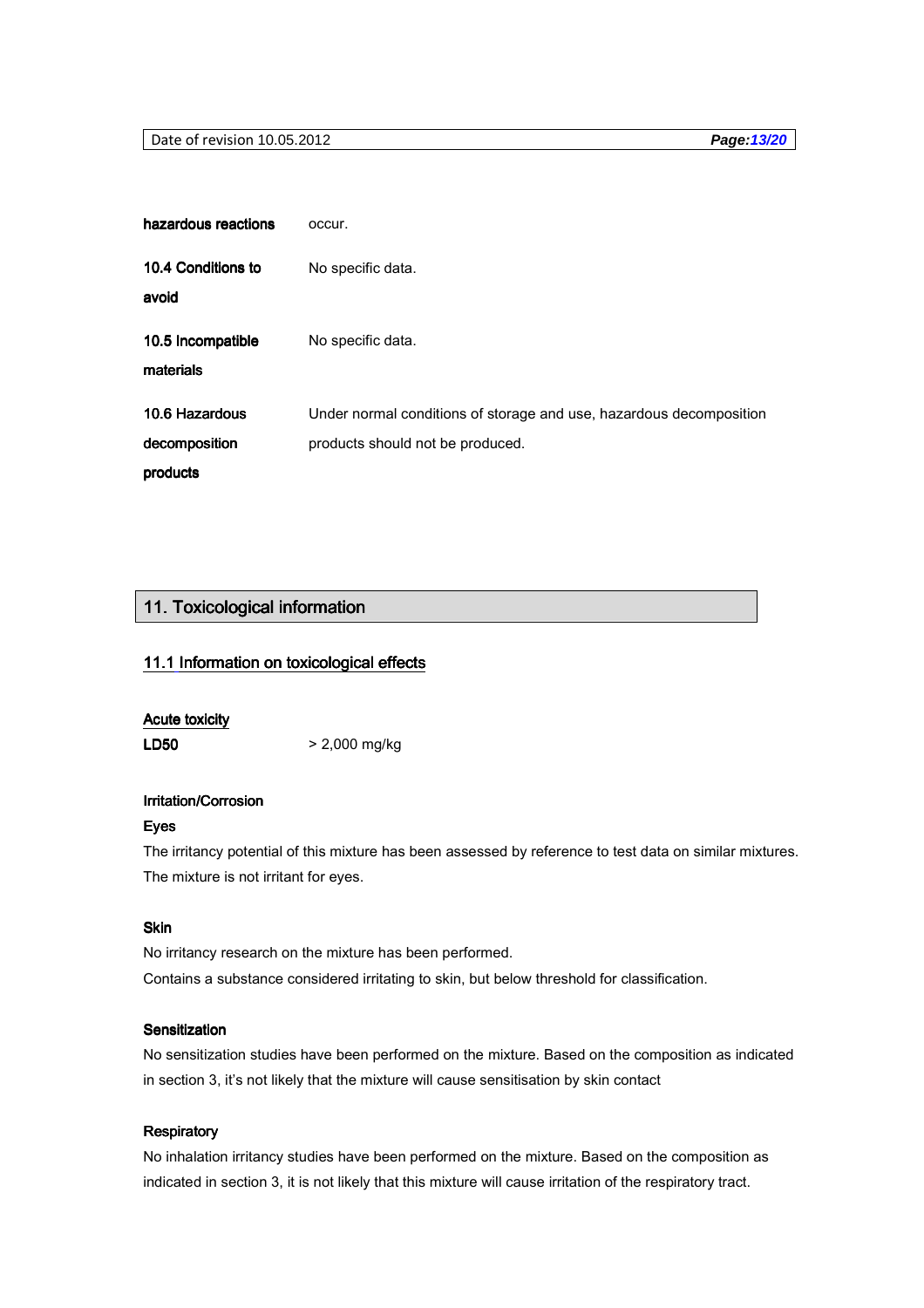### Repeated dose toxicity

not available

# **Carcinogenicity**

No known significant effects or critical hazards.

### Mutagenicity Mutagenicity

No known significant effects or critical hazards.

# Toxicity for reproduction Toxicity for reproduction

No known significant effects or critical hazards.

# 12: Ecological information

#### 12.1 Toxicity

No ecological testing on the mixture has been performed. Contains a substance considered very toxic to aquatic organisms, but below threshold for classification

# Mixture / Substance:

C12-15 Pareth-7

# 12.2 Persistence and degradability

The surfactants used in this mixture are readily biodegradable.

The surfactant(s) contained in this mixture complies(comply) with the biodegradability criteria as laid down in Regulation (EC) No.648/2004 on detergents. Data to support this assertion are held at the disposal of the competent authorities of the Member States and will be made available to them, at their direct request or at the request of a detergent manufacturer.

# 12.3 Bioaccumulative potential

Not considered to be bioaccumulating in the environment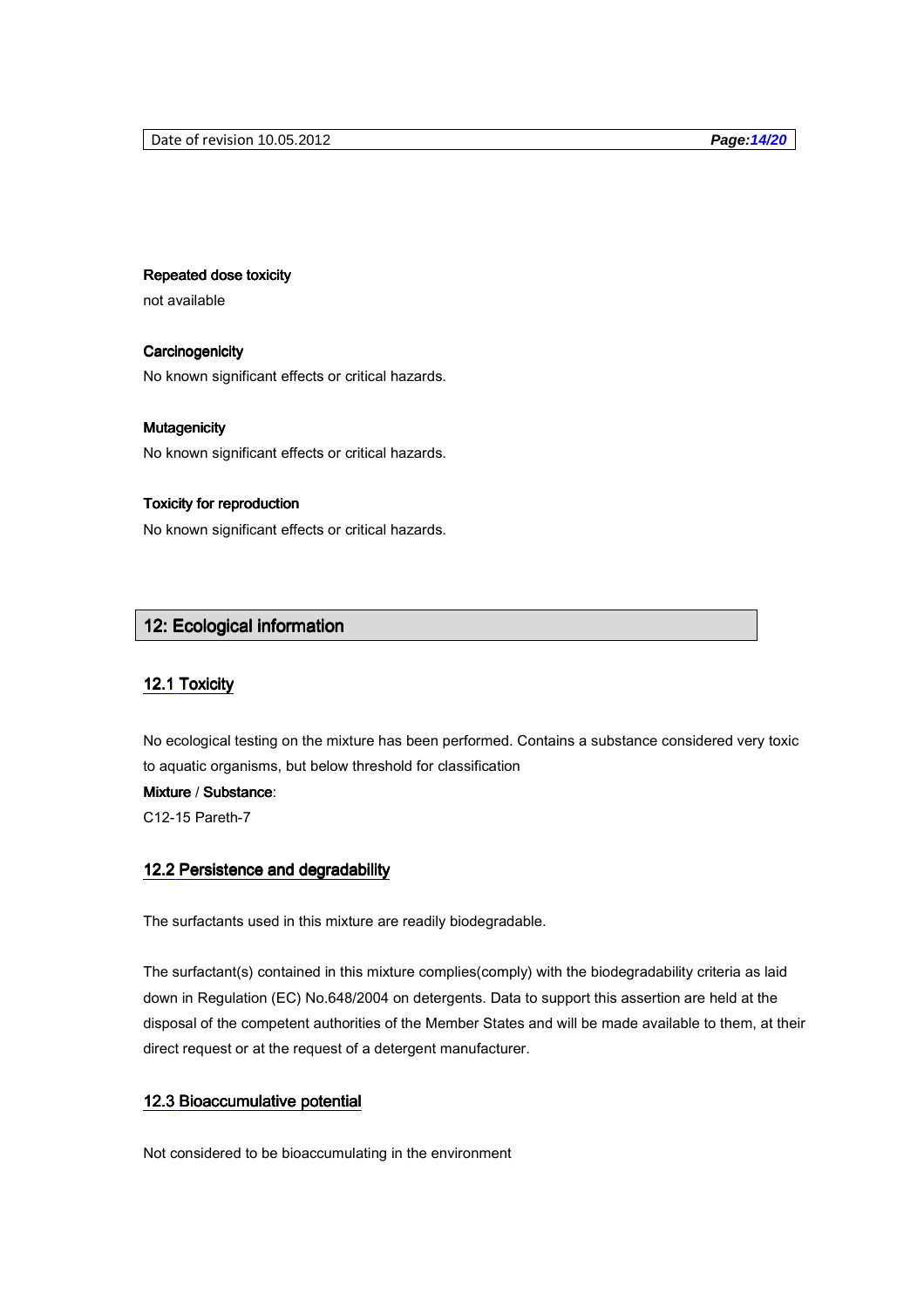# 12.4 Mobility in soil

Mixture is highly soluble

# 12.5 Results of PBT and vPvB assessment

The substances used in this mixture are neither a PBT- or a vPvB substance

# 13. Disposal considerations

The information in this section contains generic advice and guidance. The list of Identified Uses in Section 1 should be consulted for any available use-specific information provided in the Exposure Scenario(s).

# 13.1 Waste treatment methods

#### Product

#### Methods of disposal

The generation of waste should be avoided or minimized wherever possible. Empty containers or liners may retain some product residues. This material and its container must be disposed of in a safe way. Disposal of this product, solutions and any by-products should at all times comply with the requirements of environmental protection and waste disposal legislation and any regional local authority requirements. Avoid dispersal of spilled material and runoff and contact with soil, waterways, drains and sewers.

### Hazardous waste

The classification of the product may meet the criteria for a hazardous waste.

# Packaging

#### Methods of disposal

The generation of waste should be avoided or minimized wherever possible. Waste packaging should be recycled. Incineration or landfill should only be considered when recycling is not feasible.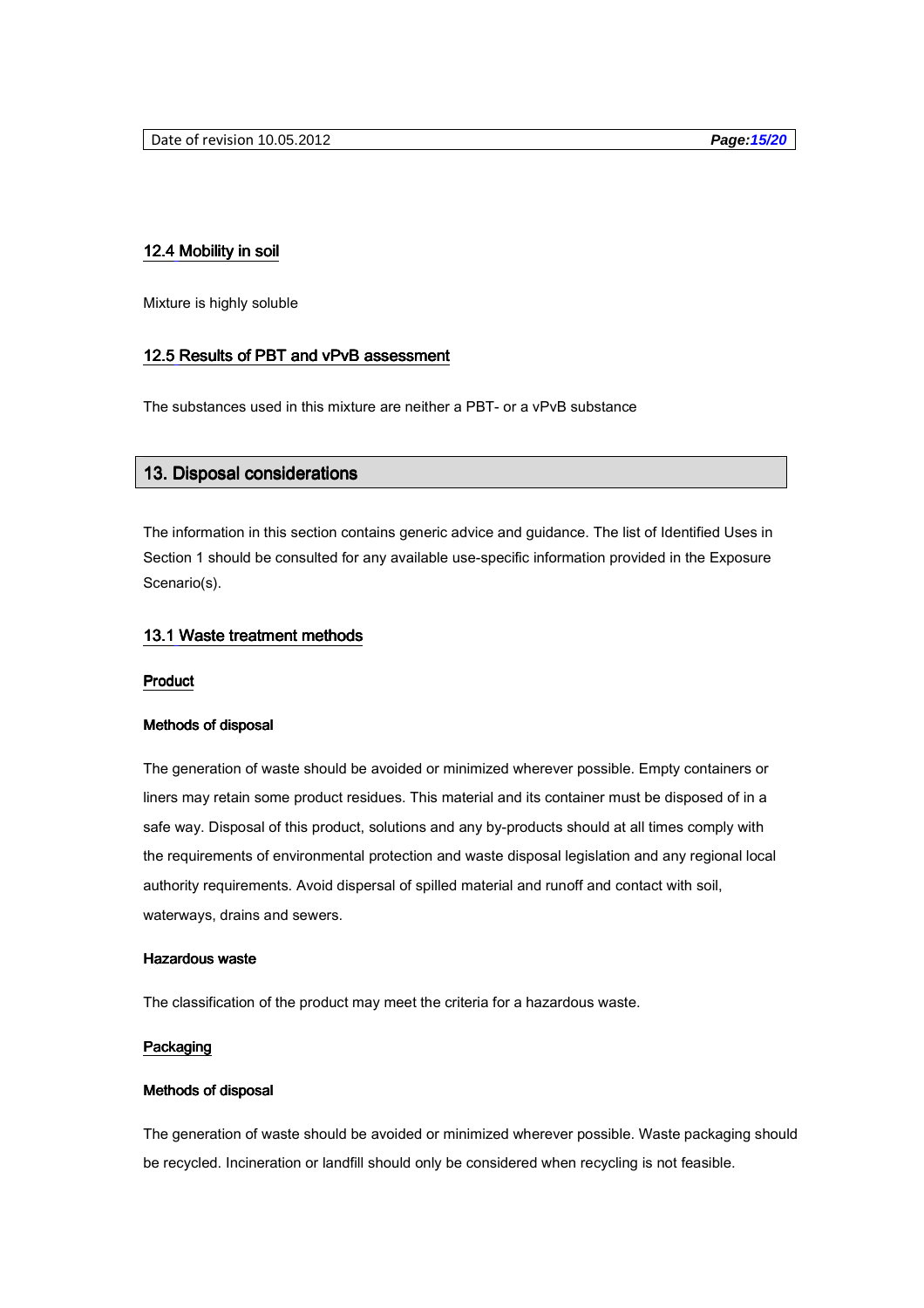# Special precautions

This material and its container must be disposed of in a safe way. Care should be taken when handling emptied containers that have not been cleaned or rinsed out. Empty containers or liners may retain some product residues. Avoid dispersal of spilled material and runoff and contact with soil, waterways, drains and sewers.

# 14. Transport information

|                  | <b>ADR/RID</b> | <b>ADN/ADNR</b> | <b>IMDG</b>    |
|------------------|----------------|-----------------|----------------|
| 14.1 UN number   |                |                 |                |
| 14.2 UN proper   |                |                 |                |
| shipping name    |                |                 |                |
| 14.3 Transport   |                |                 |                |
| hazard class(es) | Not regulated. | Not regulated.  | Not regulated. |
| 14.4 Packing     |                |                 |                |
| group            |                |                 |                |
| 14.5.            |                |                 |                |
| Environmental    |                |                 |                |
| hazards          |                |                 |                |
| 14.6 Special     | Not available  | Not available   | Not available  |
| precautions for  |                |                 |                |
| user             |                |                 |                |
| Additional       |                |                 |                |
| information      |                |                 |                |
|                  |                |                 |                |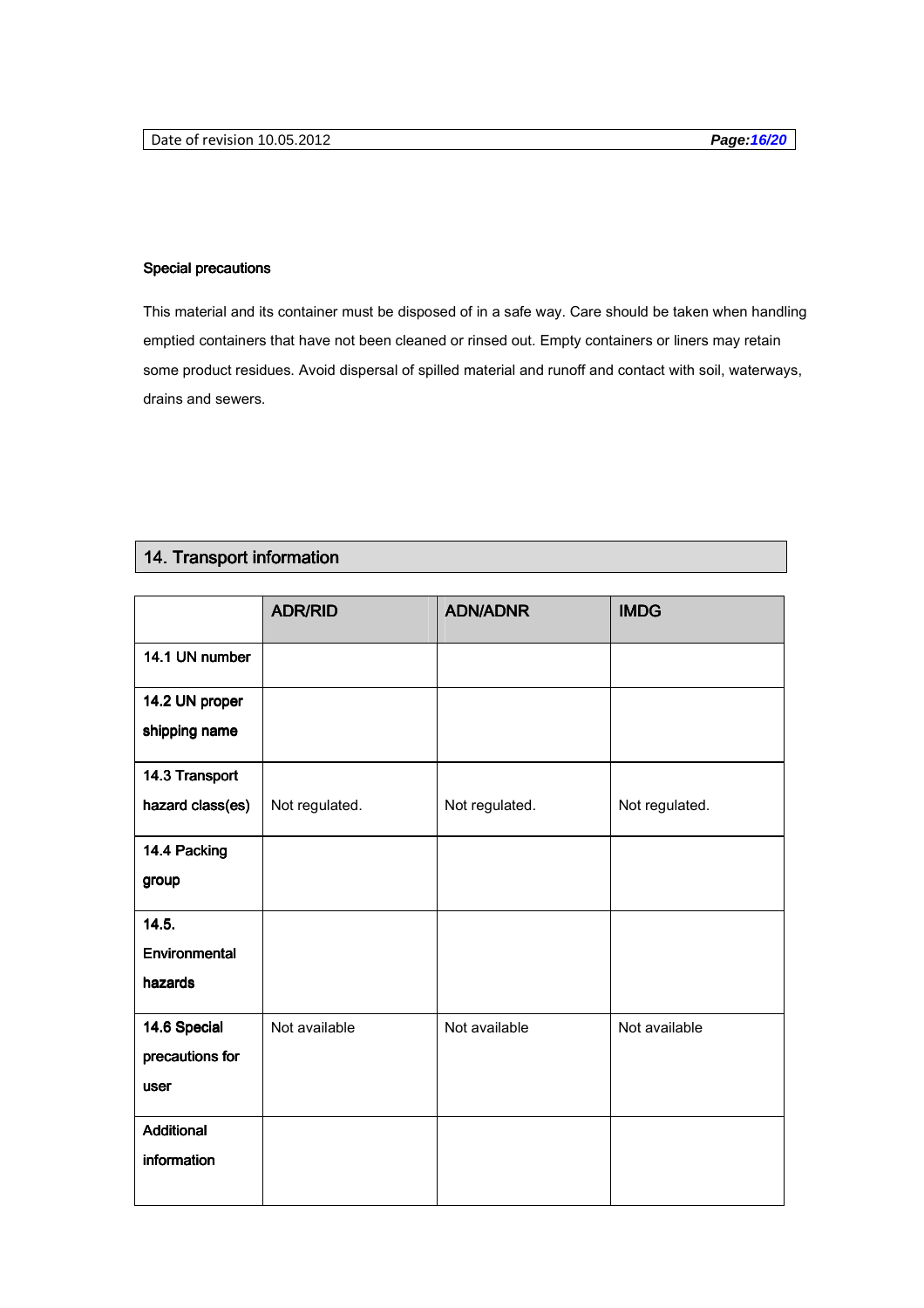# 14.7 Transport in bulk according to Annex II of MARPOL 73/78 and the IBC Code

Not available.

# 15. Regulatory information

# 15.1 Safety, health and environmental regulations/legislation specific for the substance or mixture

EU Regulation (EC) No. 1907/2006 (REACH)

# Annex XIV - List of substances subject to authorization

Substances of very high concern

Carcinogen: None of the components are listed.

**Mutagen:** None of the components are listed.

- Toxic to reproduction: None of the components are listed.
- PBT: None of the components are listed.
- vPvB: None of the components are listed.

# Annex XVII - Restrictions on the manufacture, placing on the market and use of certain dangerous substances, mixtures and articles

Not applicable.

# Other EU regulations

### Europe inventory

Not determined.

# Integrated pollution prevention and control list (IPPC) - Air-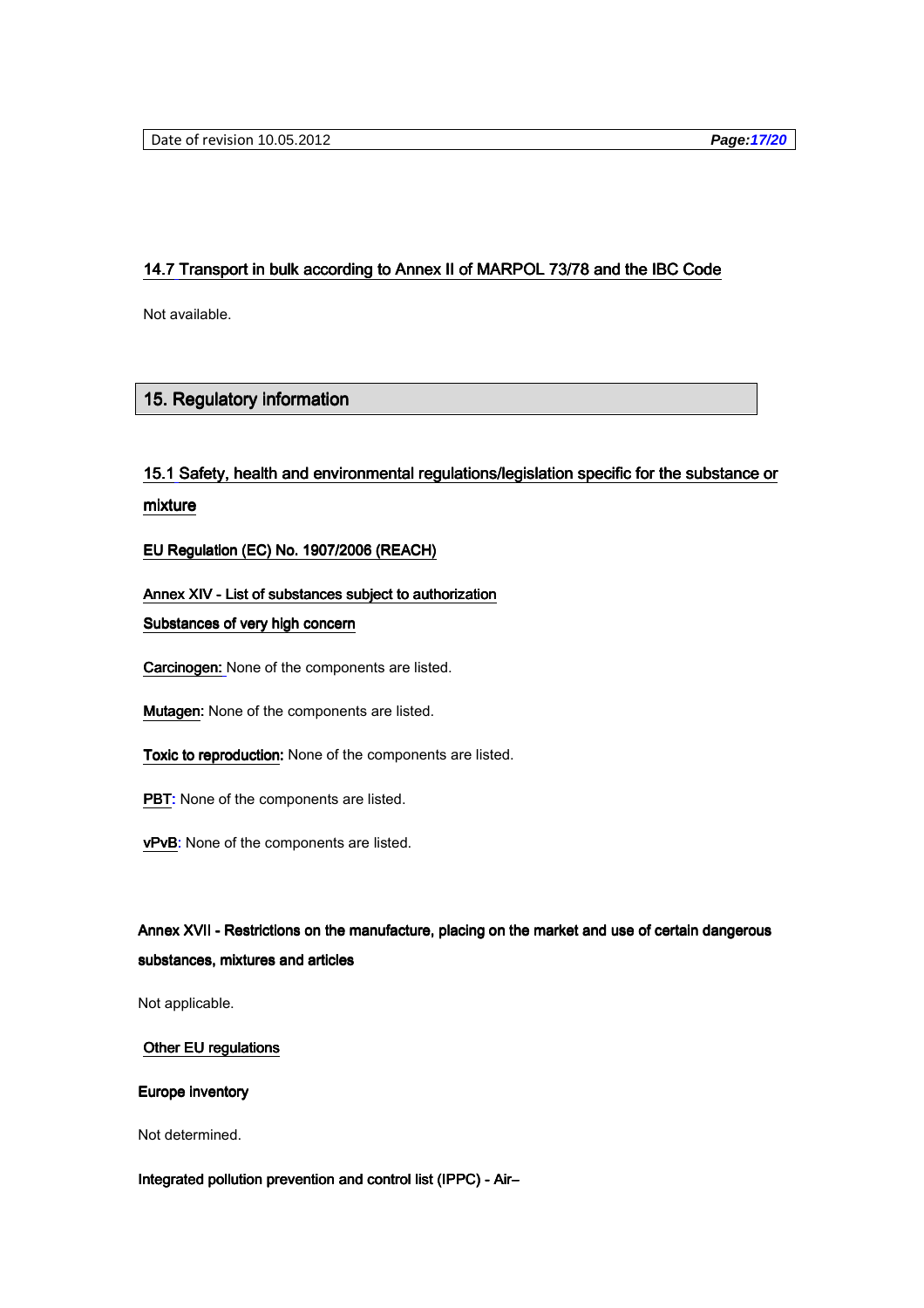Not listed

# Integrated pollution prevention and control list (IPPC) - Water-

Not listed

Aerosol dispensers

# National regulations

Remark This product has been classified in accordance with Dangerous Preparations Directive (1999/45/EC as amended).

# International regulations

| <b>15.2 Chemical Safety</b> | This product contains substances for which Chemical Safety Assessments |
|-----------------------------|------------------------------------------------------------------------|
| <b>Assessment</b>           | are still required.                                                    |

# 16. Other information

| Abbreviations and | ATE = Acute Toxicity Estimate                                                               |
|-------------------|---------------------------------------------------------------------------------------------|
| acronyms          | CLP = Classification, Labelling and Packaging Regulation [Regulation (EC)<br>No. 1272/2008] |
|                   | DNEL = Derived No Effect Level                                                              |
|                   | EUH statement = CLP-specific Hazard statement                                               |
|                   | PNEC = Predicted No Effect Concentration                                                    |
|                   | <b>RRN = REACH Registration Number</b>                                                      |
| Key literature    | The acute toxicity (LD50) of this mixture, as given in section 11, has been                 |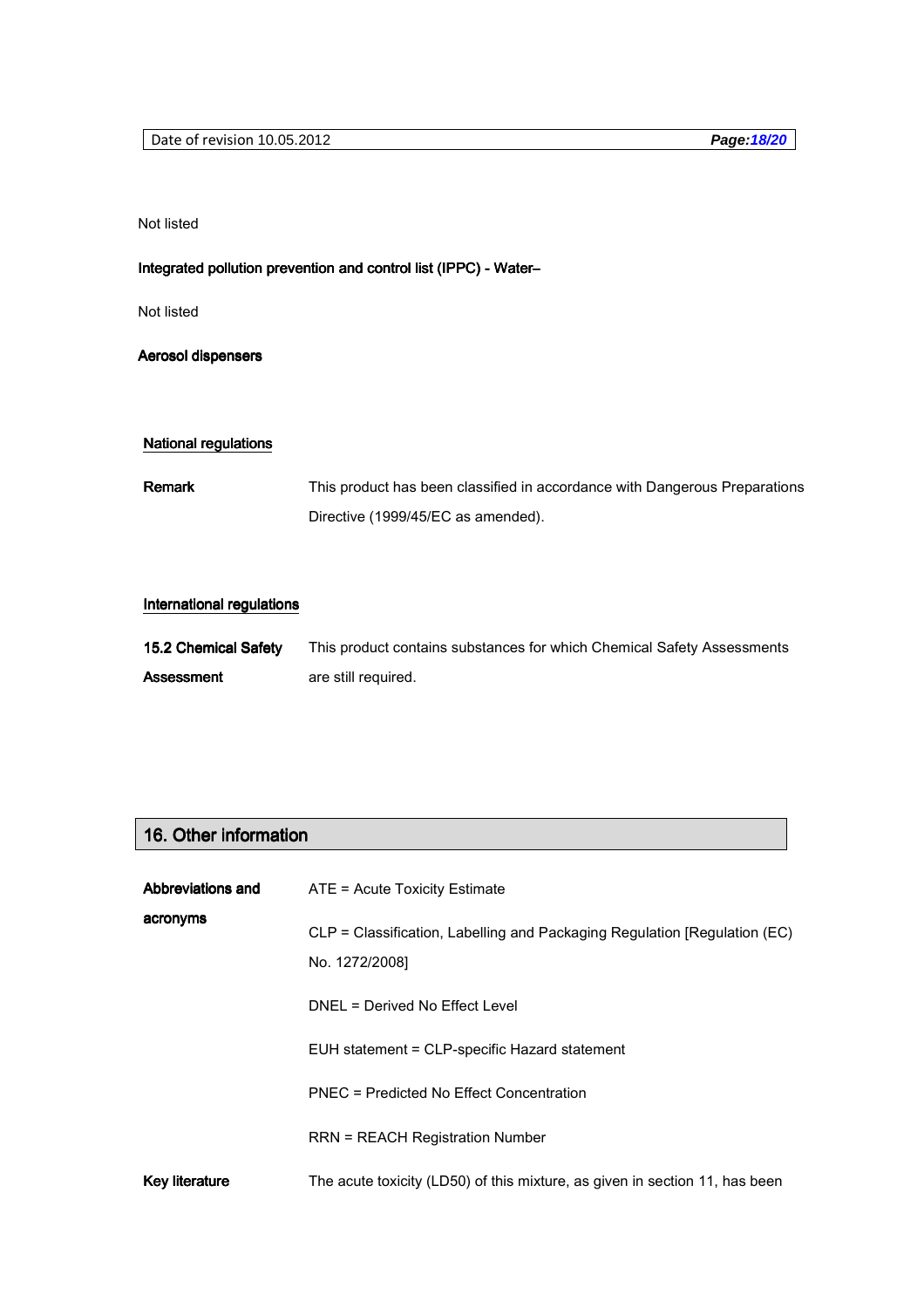# Date of revision 10.05.2012 **Page:19/20**

| references and           | calculated using the Proportionality Method (Holland, G.H. (1994).       |
|--------------------------|--------------------------------------------------------------------------|
| sources for data         | Verification of a Mathematical Method for the Estimation of the Acute    |
|                          | Ingestion Hazard of Detergent Preparations. Toxic in Vitro, Vol. 8 No. 6 |
|                          | pp1177 - 1183, Elsevier Science Limited, Wielka Brytania.)               |
|                          |                                                                          |
| Full text of abbreviated | H302 Harmful if swallowed.                                               |
| H statements             | H400 Very toxic to aquatic life.                                         |
|                          | H318 Causes serious eye damage.                                          |
|                          | H319 Causes serious eye irritation.                                      |
|                          | H271 May cause fire or explosion; strong oxidizer.                       |
|                          | H315 Causes skin irritation.                                             |
|                          |                                                                          |
| Full text of             | Acute Tox. 4, H302: ACUTE TOXICITY: ORAL - Category 4                    |
| classifications          | Aquatic Acute 1, H400: AQUATIC TOXICITY (ACUTE) - Category 1             |
| [CLP/GHS]                | Eye Dam./Irrit. 1, H318: SERIOUS EYE DAMAGE/ EYE IRRITATION -            |
|                          | Category 1                                                               |
|                          | Eye Dam./Irrit. 2, H319: SERIOUS EYE DAMAGE/ EYE IRRITATION -            |
|                          | Category 2                                                               |
|                          | Ox. Liq. 1, H271: OXIDIZING LIQUIDS - Category 1                         |
|                          | Skin Corr./Irrit. 2, H315: SKIN CORROSION/IRRITATION - Category 2        |
|                          |                                                                          |
| Full text of abbreviated | R8- Contact with combustible material may cause fire.                    |
| R phrases                | R22- Harmful if swallowed.                                               |
|                          | R41- Risk of serious damage to eyes.                                     |
|                          | R36- Irritating to eyes.                                                 |
|                          | R38- Irritating to skin.                                                 |
|                          | R50- Very toxic to aquatic organisms.                                    |
|                          |                                                                          |
|                          |                                                                          |
| Full text of             | O - Oxidizing                                                            |
| classifications          | Xn - Harmful                                                             |
| [DSD/DPD]                |                                                                          |
|                          | Xi - Irritant                                                            |